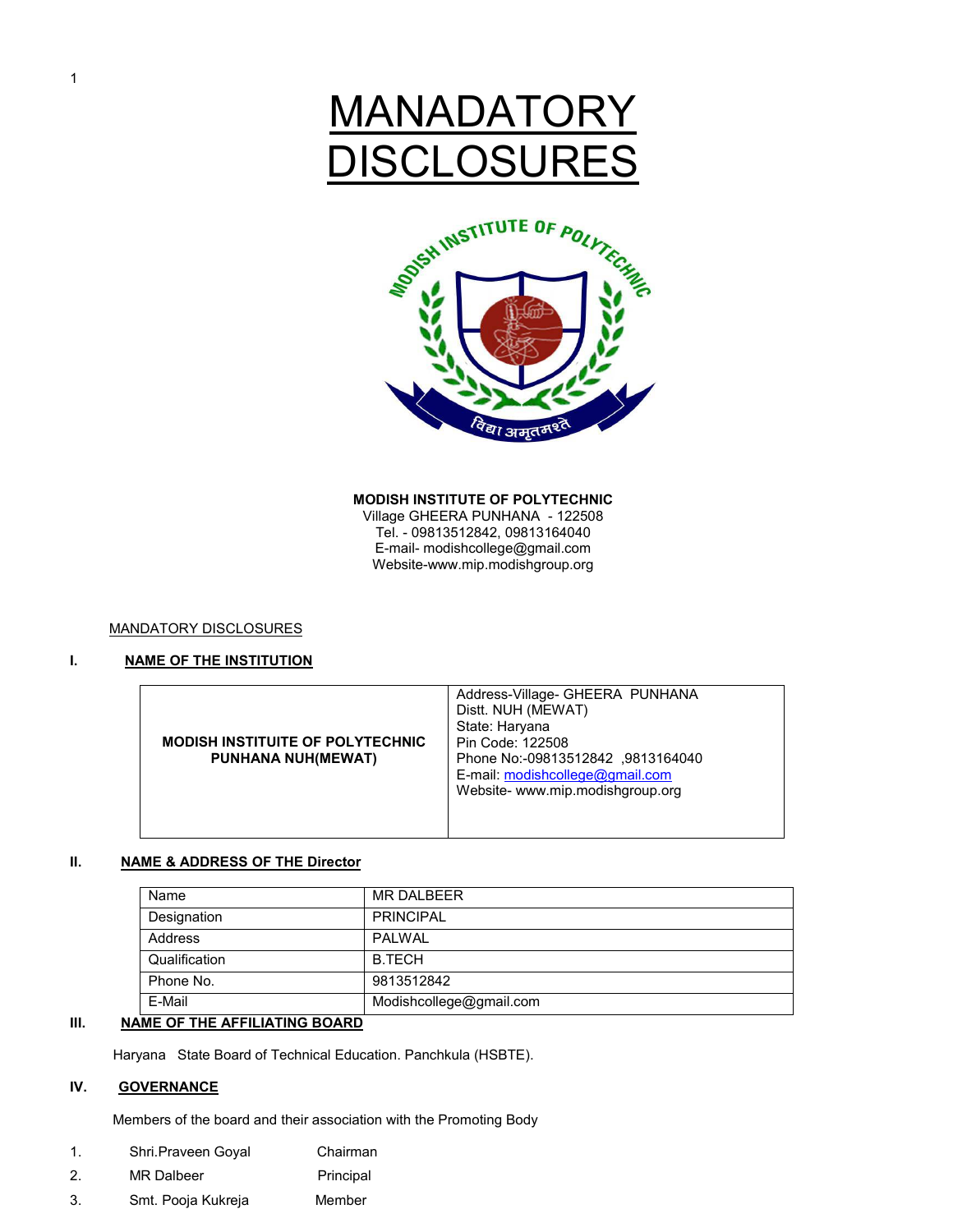| 4 | Shri.Manoj kumar | H.O.D.                 |
|---|------------------|------------------------|
| 5 | Shri. Raj kumar  | Administrative Officer |

6. Shri. Neeraj sharma D.P.E.

Members of the Academic Advisory Body

| 1. | Sh. Praveen Goyal  | Chairman                |
|----|--------------------|-------------------------|
| 2. | Mr. Dalbeer        | <b>Member Secretary</b> |
| 3. | Sh. Pawan Kumar    | Member                  |
| 4. | Smt. Pooja kukreja | Member                  |
| 5. | Sh Raj kumar       | Member                  |
| 6. | Sh. Neeraj sharma  | Member                  |
| 7. | Sh. Gopal sharma   | Member                  |

 Frequency of the Board Meetings and Academic Advisory Half Yearly and Monthly respectively.

## Organizational Chart and Processes

|                        | Chairman<br><b>Board of Governors</b><br>Member Secretary - Director |                                             |
|------------------------|----------------------------------------------------------------------|---------------------------------------------|
|                        | Principal                                                            |                                             |
| Administrative Officer | <b>Finance Officer</b>                                               | HOD's                                       |
|                        |                                                                      |                                             |
| Assistants             | Asstt. Accountant                                                    | Lecturers/Librarian                         |
| Clerks                 | <b>Accounts Clerks</b>                                               | Instructors/Work-shop Supdt./Asst Librarian |
| Attendants             | Attendants                                                           | Lab. Technicians / Library Clerk            |
|                        |                                                                      | Lab Attendants / Library Attendant          |

- Nature and Extent of involvement of faculty and students in academic affairs/improvements: **The faculty and students take active part in the academic affairs and improvement in Academic Standards in the polytechnic.**
- Mechanism/Norms & Procedure for democratic/good Governance: **Proper Rules and Regulations for students and staff have been framed as per the Norms and Guidelines of AICTE/DTE, Haryana.**
- Student Feedback on Institutional Governance/faculty performance; **A student reaction survey form has been created which is filled by the students of all courses during each Semester.**

Grievance redressal mechanism for faculty, Staff and Students.

## • **FOR STUDENTS**:

- (i) Students Consultative Committee.
- (ii) Students Counseling Cell.

## • **FOR FACULTY & STAFF**

- (i) Through Staff Affairs Committee.
- (ii) Policy on Sexual Harassment for Women Employee.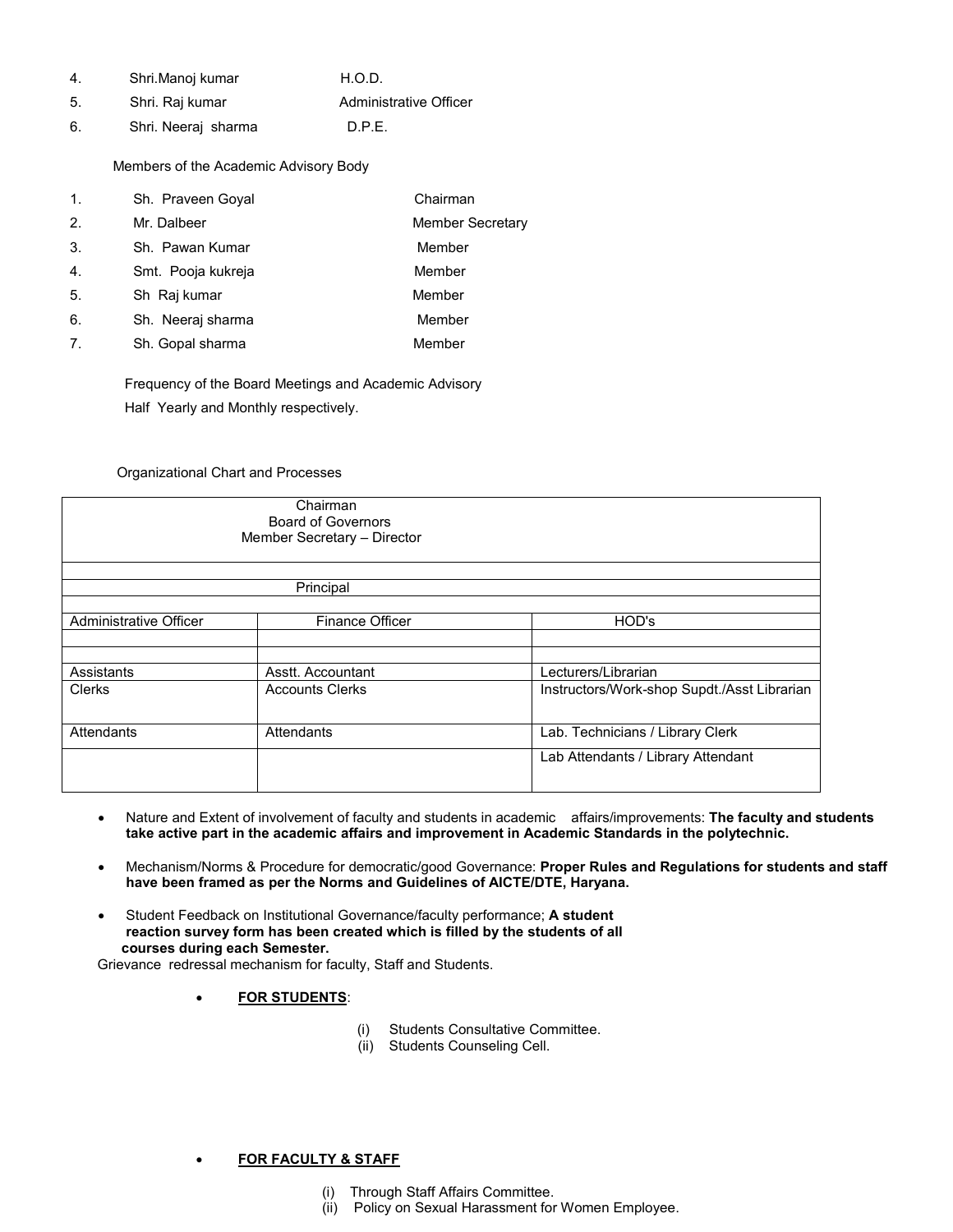# **V. PROGRAMMES**

Name of the Programmes approved by the AICTE : Three Year Diploma in:

- 1. Mechanical Engg.
- 2. Civil Engg..
- 3. DMLT .
- 4. Electrical Engg.
- 5. ECE

Name of the Programmers accredited by the AICTE : **Nil.** 

| Name of Course   | Sanctioned Intake | Duration | <b>Cut off Marks</b> |
|------------------|-------------------|----------|----------------------|
| Ece              | 60                | 3 Years  | <b>Matric Pass</b>   |
| Mech. Engg       | 120               | 3 Years  | <b>Matric Pass</b>   |
| Electrical Engg. | 60                | 3 Years  | <b>Matric Pass</b>   |
| Civil Engg       | 120               | 3 Years  | Matric Pass          |
| DMI T            | 60                | 3 Year   | <b>Matric Pass</b>   |

Placement Facilities: **Placement Cell CEO Sh. DALBEER**

Campus placement in last three year with minimum salary, maximum salary and average salary**.** 

| <b>BRANCH</b>          | No of students | <b>LOCATION OF COMPANY</b>        | <b>SESSION</b>    | OF<br><b>NAME</b><br><b>COMPANY</b>                                                                                                                                         |
|------------------------|----------------|-----------------------------------|-------------------|-----------------------------------------------------------------------------------------------------------------------------------------------------------------------------|
| <b>MECHANICALENGG</b>  | 42             | PALWAL, PRITHLA, FARIDABAD, SOHNA | 2014-15-16-<br>17 | <b>TOOLS</b><br><b>STREEL</b><br>,POOJA<br><b>FORGING, IMPREAL</b><br><b>AUTO,ESKO</b><br><b>DIE</b><br><b>CASTING&amp;</b>                                                 |
| <b>ELECTRICAL ENGG</b> | 37             | PALWAL, PRITHLA, FARIDABAD, SOHNA | 2014-15-16-<br>17 | <b>PARNAV VIKASH</b><br><b>TOOLS</b><br><b>STREEL</b><br>,POOJA<br><b>FORGING, IMPREAL</b><br><b>AUTO,ESKO</b><br><b>DIE</b><br><b>CASTING&amp;</b><br><b>PARNAV VIKASH</b> |
| <b>CIVIL ENGG</b>      | 25             | PALWAL, PRITHLA, FARIDABAD, SOHNA | 2014-15-16-<br>17 | <b>STREEL</b><br><b>TOOLS</b><br>,POOJA<br><b>FORGING, IMPREAL</b><br><b>AUTO,ESKO</b><br><b>DIE</b><br><b>CASTING&amp;</b><br><b>PARNAV VIKASH</b>                         |

 Whether the Collaborative Programme is approved by AICTE? If not whether the Domestic/Foreign has applied to AICTE for approval as required under notification No. 37-3/Legal/2008 dated

# **VI. FACULTY**

Branch wise list faculty member:-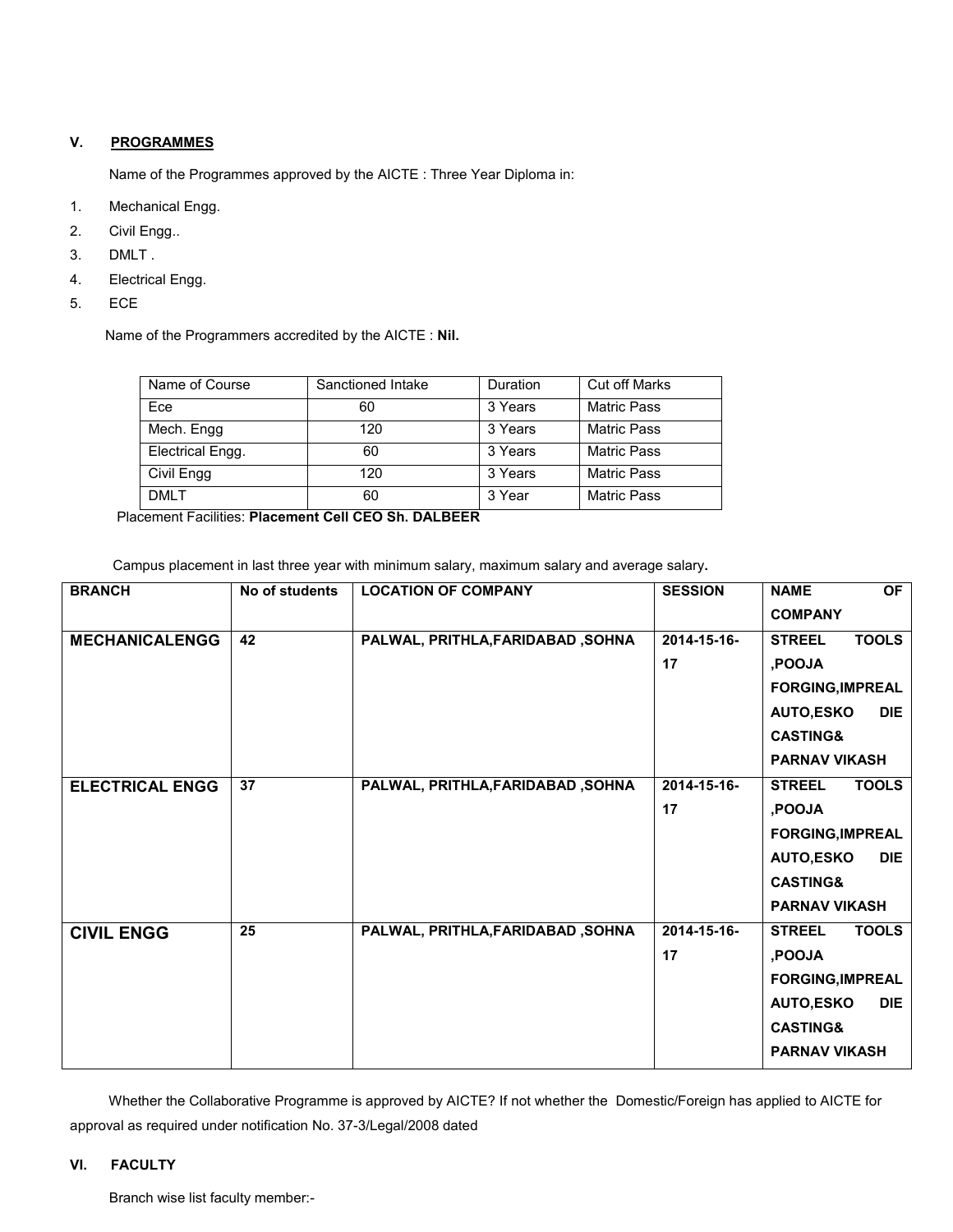| ੇਨ       | <b>Permanent Faculty</b>         | 31                 |
|----------|----------------------------------|--------------------|
| X        | <b>Visiting Faculty</b>          | 8                  |
| $\times$ | <b>Adjunct Faculty</b>           | 6                  |
| χ        | <b>Guest Faulty</b>              | As per requirement |
| χ        | Permanent Faculty: Student Ratio | 1:20               |

 $\forall$  Number of Faculty employed and left during the last three years.

| S.<br>No.      | <b>Name(s) of Teaching Faculty</b> | <b>Designation</b> | <b>Qualification with</b><br>field of<br>specialization with<br>class/ division of<br>passing | Date of<br>Joining |
|----------------|------------------------------------|--------------------|-----------------------------------------------------------------------------------------------|--------------------|
| $\mathbf{1}$   | Mr.Dalbeer                         | Principal          | <b>B.TECH</b>                                                                                 | 28.3.2018          |
| $\overline{2}$ | Dr.Manoj kumar                     | H.O.D              | <b>B.TCH</b>                                                                                  | 03.02.2018         |
| 3              | Mr. DEVESH SHARMA                  | Lecturer           | <b>B. TECH</b>                                                                                | 08-JAN-15          |
| 4              | <b>KHEM PAL</b>                    | Lecturer           | B.Tech.                                                                                       | 08-JAN-15          |
| 5              | LOKESH SHARMA.                     | Lecturer           | <b>B.Tech</b>                                                                                 | 08-SEP-14          |
| 6              | ANISHA KUMARI                      | Lecturer           | <b>B.Tech</b>                                                                                 | 22-OCT-17          |
| $\overline{7}$ | <b>JYOTI RANI Lect.</b>            | Lecturer           | <b>B.Tech</b>                                                                                 | 12-AUG-17          |
| 8              | PAWAN KUMAR                        | Lecturer           | <b>B.Tech</b>                                                                                 | 10-SEP-17          |
| 9              | <b>MUBARIK ALI</b>                 | Lecturer           | <b>B.Tech</b>                                                                                 | 12-AUG-17          |
| 10             | <b>SUMIT BHARTI</b>                | Lecturer           | <b>B.Tech</b>                                                                                 | 10-SEP-17          |
| 11             | <b>RAJESH KUMAR</b>                | Lecturer           | <b>B.Tech</b>                                                                                 | 08-NOV-17          |
| 12             | <b>SUNDER KUMAR</b>                | Lecturer           | <b>B.Tech</b>                                                                                 | 12-OCT-17          |
| 13             | <b>BEDRAM KUMAR</b>                | Lecturer           | <b>B.Tech</b>                                                                                 | 10-JAN-18          |
| 14             | <b>DHARAMVIR BAGHEL</b>            | Lecturer           | <b>B.Tech</b>                                                                                 | 10-JAN-18          |
| 15             | <b>SUMAN RAWAT</b>                 | Lecturer           | <b>B.Tech</b>                                                                                 | 20-Oct-17          |
| 16             | <b>NARESH MITTAL</b>               | Lecturer           | <b>B.Tech</b>                                                                                 | $01$ -mar-18       |
| 17             | <b>RAM KARAN</b>                   | Lecturer           | M.Tech                                                                                        | 12-NOV-13          |
| 18             | <b>RAJ KUMAR</b>                   | Lecturer           | B.Tech.                                                                                       | 02-SEP-17          |
| 19             | <b>RAJESH KUMAR</b>                | Lecturer           | B.Tech.                                                                                       | 05-SEP-17          |
| 20             | NEERAJ SHARMA                      | Lecturer           | B.Tech.                                                                                       | 20-JUL-17          |
| 21             | <b>NASEEM AHMAD</b>                | Lecturer           | B.Tech.                                                                                       | 10-NOV-17          |
| 22             | DEEPAK RAWAT                       | Lecturer           | <b>B.Pharmacy</b>                                                                             | 09-OCT-17          |
| 23             | PRAVEEN KUMAR                      | Lecturer           | B.Tech.                                                                                       | 10-JAN-18          |
| 24             | SAKSHI SETHI                       | Lecturer           | B.Tech.                                                                                       | 01-MAR-18          |
| 25             | <b>SURENDER SHARMA</b>             | Lecturer           | <b>B.Pharmacy</b>                                                                             | 10-AUG-17          |
| 26             | <b>KOMAL THAKKAR L</b>             | Lecturer           | B.Tech.                                                                                       | 12-NOV-17          |
| 27             | ROHTASH SINGH                      | Lecturer           | B.Tech.                                                                                       | 08-JAN-18          |
| 28             | SACHIN MANGLA                      | Lecturer           | <b>B.Pharmacy</b>                                                                             | 10-OCT-17          |
| 29             | PRAHALAD PRASHAR                   | Lecturer           | <b>B.Pharmacy</b>                                                                             | 10-NOV-17          |
| 30             | <b>ANOOP KUMAR</b>                 | Lecturer           | B.Tech.                                                                                       | 24-AUG-17          |
| 31             | <b>RAVINDER</b>                    | Lecturer           | B.Tech.                                                                                       | 01-NOV-18          |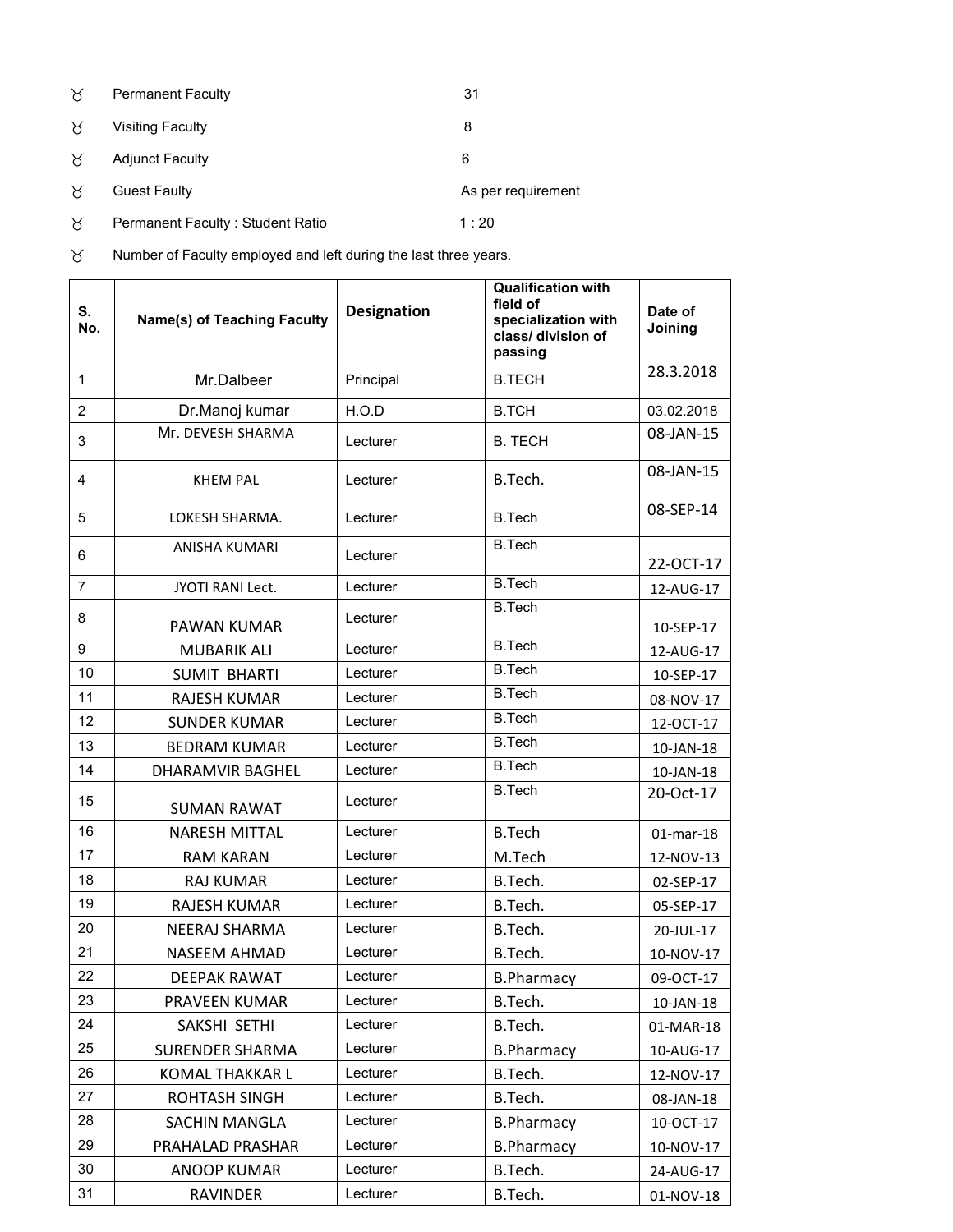| 32 | KAMLESH               | Lecturer | <b>M.A &amp; B.ED</b> | 01-MAR-18 |
|----|-----------------------|----------|-----------------------|-----------|
| 33 | <b>LALIT KUMAR</b>    | Lecturer | B.Tech.               | 12-OCT-17 |
| 34 | ANURADHA              | Lecturer | B.Tech.               | 08-AUG-17 |
| 35 | TEJVEER SINGH         | Lecturer | B.Tech.               | 08-NOV-17 |
| 36 | <b>VIVEK SINGH</b>    | Lecturer | B.Tech.               | 08-SEP-17 |
| 38 | <b>JOGENDER SINGH</b> | Lecturer | B.Tech.               | 10-JAN-18 |
| 39 | JASWANT KUMAR         | Lecturer | B.Tech.               | 12-NOV-17 |
| 40 | <b>VED PRAKASH</b>    | Lecturer | B.Tech.               | 19-AUG-13 |
| 41 | <b>GULAB KUMAR</b>    | Lecturer | B.Tech.               | 10-AUG-17 |
| 42 | MOHD. NASIM           | Lecturer | B.Tech.               | 02-SEP-17 |
| 43 | <b>DEEPAK SAUROT</b>  | Lecturer | B.Tech.               | 10-NOV-17 |
| 44 | MONU KUMAR            | Lecturer | B.Tech.               | 10-DEC-17 |
| 45 | <b>BHOODEV SINGH</b>  | Lecturer | B.Tech.               | 10-OCT-17 |
| 46 | TANYA GAUTAM          | Lecturer | M.SC                  | 19-JUL-13 |

## **VII. PROFILE OF PRINCIPAL:-**

AS ABOVE

# **(ii) FEE S**

| S.            | Head                               | Amount in Rs. |
|---------------|------------------------------------|---------------|
|               |                                    |               |
| No.           |                                    |               |
|               | <b>Tuition Fee</b>                 |               |
|               |                                    |               |
|               |                                    | 17,500        |
|               |                                    |               |
| $\mathcal{P}$ | Development Fund                   |               |
|               |                                    |               |
|               |                                    | 5,000         |
| 3             | Student's Fund                     |               |
|               |                                    |               |
|               |                                    | 1,200         |
|               |                                    |               |
| 4             | College Caution Money (Refundable) | 1,500         |
|               |                                    |               |

# **IX. ADMISSION**

 Number of Seats sanctioned in the each year of approval. .> 300  $\beta$ 

 Number of students admitted under various categories each in the last three years: (

| $\cdots$ $\sim$ $\sim$ $\cdots$ $\sim$ $\cdots$<br><b>Branch</b>                                 | <b>Sanctioned Intake Actual Admissions</b> |        |        | Actual Admissions Actual Admissions Actual Ad. |  |
|--------------------------------------------------------------------------------------------------|--------------------------------------------|--------|--------|------------------------------------------------|--|
|                                                                                                  |                                            | (2015) | (2016) | (2017)                                         |  |
| <b>ELECTRICAL</b>                                                                                | 60                                         | 08     | 04     | 14                                             |  |
| Mechanical Engg                                                                                  | 120                                        | 91     | 82     | 95                                             |  |
| Civil Engg                                                                                       | 120                                        | 31     | 28     | 17                                             |  |
| <b>DMLT</b>                                                                                      | 60                                         | 58     | 38     | 32                                             |  |
| <b>ECE</b><br>$\times$ Number of applications received during last two years for admission under | 60                                         | 01     | $- -$  | $\overline{\phantom{m}}$                       |  |

 $\beta$  Number of applications received during last two years for admission

Management Quota and number admitted: **No Management Quota. All the seats haves been filled through open counseling with merit.** 

# **X ADMISSION PROCEDURE**

Mention the admission test followed, name and address of the Test Agency and its URL (website).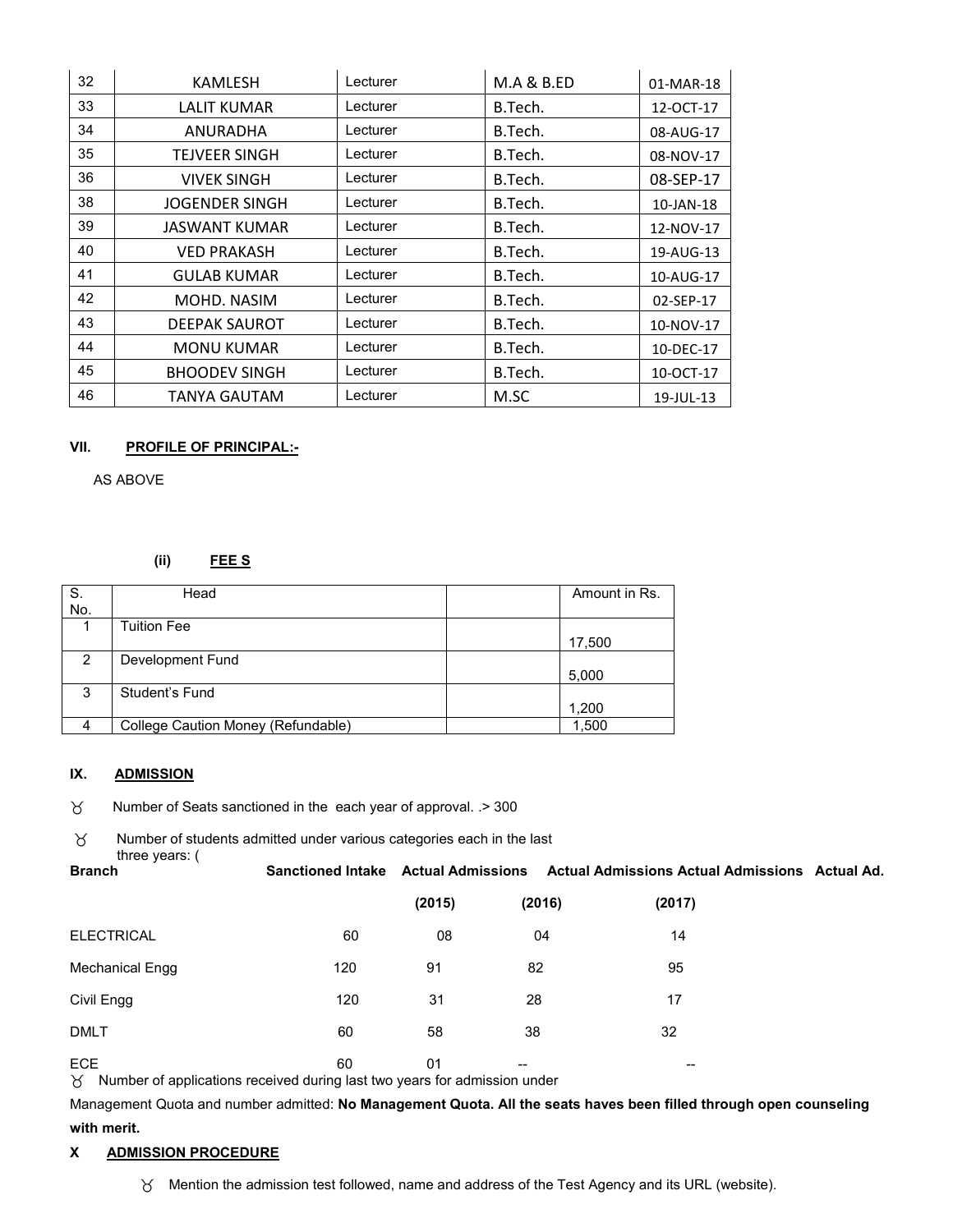#### **DET State Counseling Board**

Number of seats allotted to different Test Qualified candidates separately [AIEEE/CET(state conducted

test/University test)/ Association conducted test]

#### **Preference was given to DET students thereafter merit on the Matric Pass Percentage**.

Calendar for admission against management / Vacant seats for .

Last date for request for application admissions.15 August .

News paper Ad

Last date for submission of application

Date for announcing final results.

Release of admission list (main list should be announced on the same day).

Date for acceptance by the candidates (time given in no case be less than 15 days).

The waiting list should be activated only on the expiry of date of main list.

The policy of refund of the fee, in case of withdrawal, should be clearly notified.

 **Refund is allowed if withdrawal is before cut-off-date.** 

## **XI. CRIETERIA AND WEIGHTAGES FOR ADMISSION**

- **i.** Describe each criterion with its respective weight ages i.e Admission test, marks in qualifying examination etc. **Merit of DET rank.**
- Mention the minimum level of acceptance, if any. **10th pass**
- Mention the cut off levels of percentage & percentile scores of the candidates in the admission for the last three years. **--N.A--**
- Display marks scored in Test etc. and in aggregate for all the candidates who were admitted. :

**Admissions to minimum pass marks in qualifying examination.** 

## **XII. APPLICATION FORM**

Download application form, with online submission possibilities.

## **XIII. LIST OF APPLICANTS**

• List of candidates whose applications have been received along with percentile/percentage score for each of the qualifying examination in separate categories for open seats. List of candidates who have applied along with percentage and percentile sore for management quota seats. **LIST ATTACHED**

#### **XIV. RESULT OF ADMSSION UNDER MANAGEMENTSEATS/VACANT SEATS**

Composition of selection team:- Mr Manoj kumar (H.O.D)

Mr. Pawan kumar (lect.)

List of admissions attached

**XV INFORMATION INFRASTUCTURE AND OTHER RESOURSES AVAILABLE LIBRARY**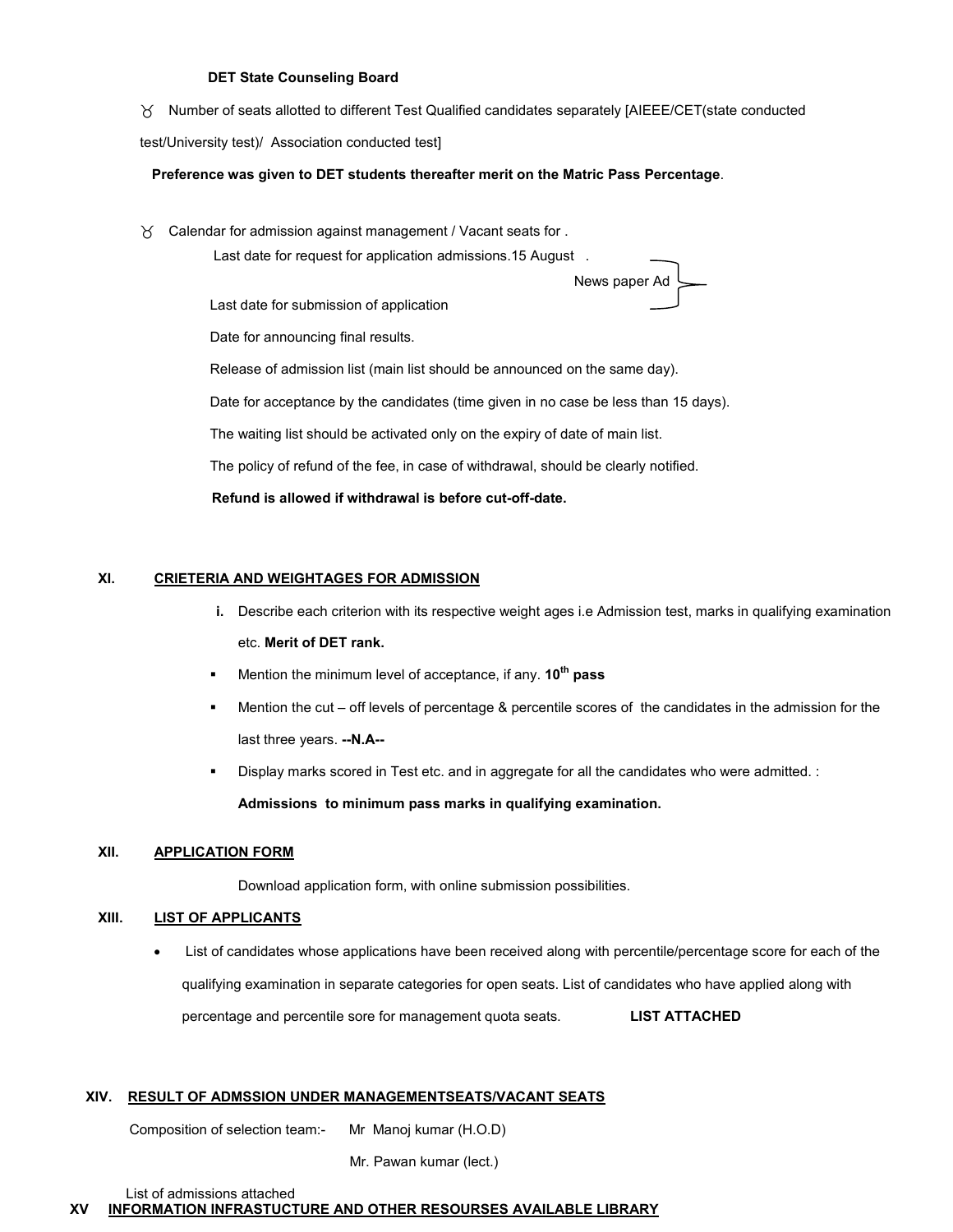• Number of Library books/Titles/Journals available (program wise) :-

 **4435 Books /140 Titles /40Journals- ( 300 to be received shortly)** 

List of online National/International journals subscribed – **NIL** 

• E-Library facilities - **Issue & Return of books is being done through E- Library Facility**.

#### **LABORATARY**

- List of major Equipments/Facilities: Attached
- List of Experimental setup: Attached

# **COMPUTER FACILITIES**

• Number and Configuration of Systems - **100, P-IV, OCTAL CORE** 

**Core 1.8GHZ, 3GB RAM, 500GB HDD, LCD Monitor-25"** 

- Total number of systems connected by LAN: **50**
- Internet Bandwidth: **2 Connections Bandwidth of up to 1 Mbps each for 24 hours**
- Major software packages available [**Window XP, MSDN &**

 **Server 2003], Library Management (M.S), turbo C++,Tally 9.0, and Office 2007, Bitdefender Antivirus.]** 

• Special purpose facilities available - **Online Library facilities,** 

 **Online Students Academic information** 

# **WORKSHOP**

| List of facilities available                                           | : All the facilities<br>according to AICTE norms.                       |
|------------------------------------------------------------------------|-------------------------------------------------------------------------|
| Games and sport Facilities                                             | : Volleyball, Football, Chees,<br><b>Badminton and Kabaddi, Cricket</b> |
| Extra Curriculum Activities                                            | : Cultural, Recreational, Activites                                     |
| Soft Skill Development Facilities                                      | : Photography, Fine Arts,<br>Spoken English.                            |
| Number of Classrooms and size of each                                  | : 15 Nos. of 76Sq.m. each                                               |
| Number of Tutorial rooms and size of each                              | : 06 Nos. of 63 Sq.m. each                                              |
| Number of Laboratories and size of each                                | :list attached                                                          |
| Number of drawing halls and size of each                               | : 04 Nos. of 158 Sqm                                                    |
| Central Examination Facility, Number of rooms and capacity of each: 16 |                                                                         |

#### **Drawing Hall with seating capacity of 60 students and & Class Rooms with seating capacity of 66 students each.**

## **Teaching Learning Process**

• Curricula and syllabi for each of the Programmes as approved by Technical Education Board of Haryana.